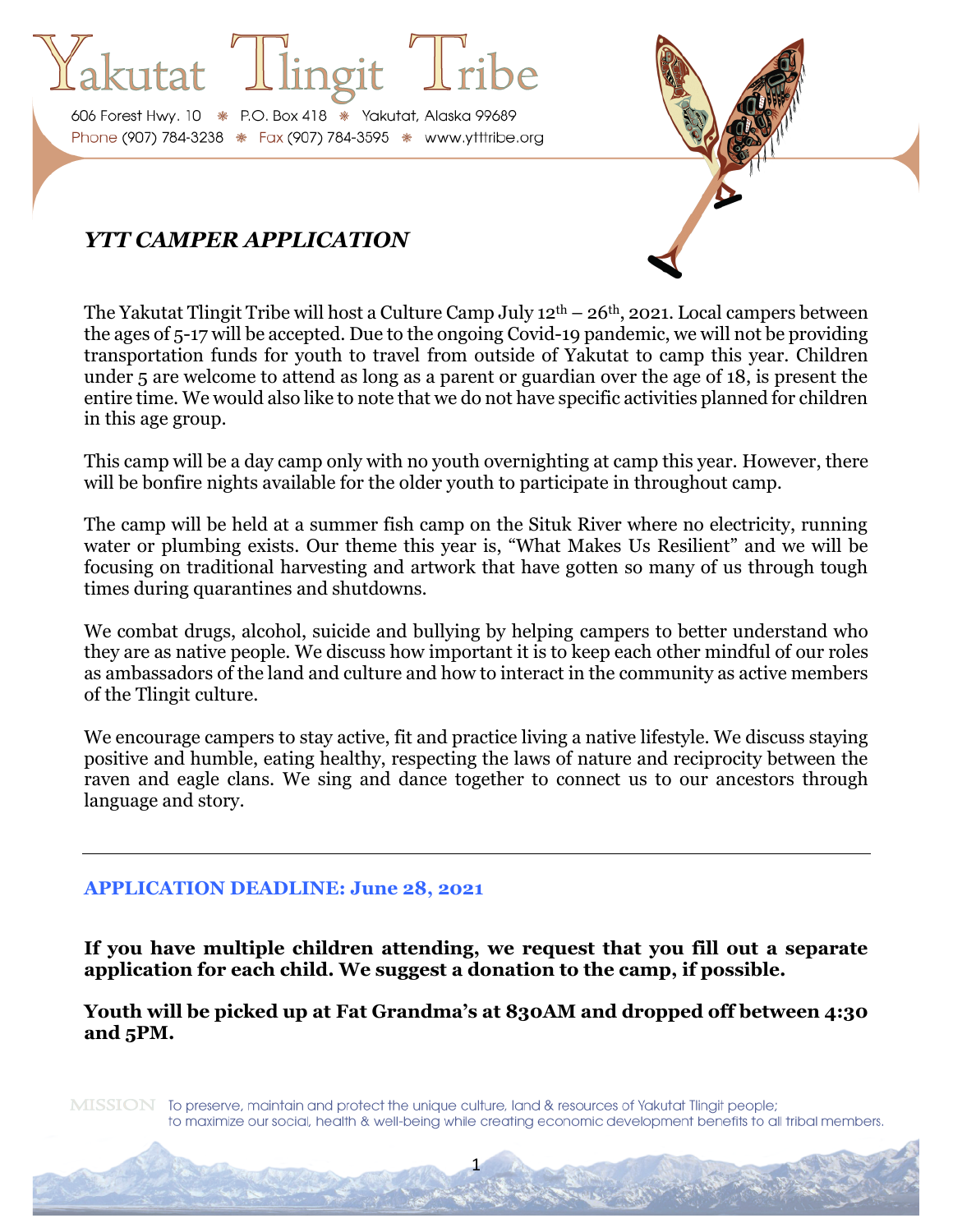| <b>Camper Information</b>                                                                                                                                                                                                      |                                                        |                                                                                                      |  |  |  |  |
|--------------------------------------------------------------------------------------------------------------------------------------------------------------------------------------------------------------------------------|--------------------------------------------------------|------------------------------------------------------------------------------------------------------|--|--|--|--|
|                                                                                                                                                                                                                                |                                                        |                                                                                                      |  |  |  |  |
|                                                                                                                                                                                                                                |                                                        |                                                                                                      |  |  |  |  |
|                                                                                                                                                                                                                                |                                                        |                                                                                                      |  |  |  |  |
| <b>Camper's Moiety (check one):</b> $\Box$ Eagle $\Box$ Raven                                                                                                                                                                  |                                                        |                                                                                                      |  |  |  |  |
|                                                                                                                                                                                                                                |                                                        |                                                                                                      |  |  |  |  |
|                                                                                                                                                                                                                                |                                                        |                                                                                                      |  |  |  |  |
| <b>Camper Emergency Information</b>                                                                                                                                                                                            |                                                        |                                                                                                      |  |  |  |  |
|                                                                                                                                                                                                                                |                                                        |                                                                                                      |  |  |  |  |
|                                                                                                                                                                                                                                |                                                        |                                                                                                      |  |  |  |  |
|                                                                                                                                                                                                                                |                                                        |                                                                                                      |  |  |  |  |
|                                                                                                                                                                                                                                |                                                        |                                                                                                      |  |  |  |  |
|                                                                                                                                                                                                                                |                                                        | <b>Emergency Contact Person (other than Parent/Legal Guardian)</b>                                   |  |  |  |  |
|                                                                                                                                                                                                                                |                                                        |                                                                                                      |  |  |  |  |
|                                                                                                                                                                                                                                |                                                        | Home Phone: ______________Cell Phone: _____________________Work Phone: _____________________________ |  |  |  |  |
| Camper's Prescription Medications: 2008 2010 2020 2021 2021 2022 2023 2024 2022 2023 2024 2022 2023 2024 2022 2023 2024 2022 2023 2024 2022 2023 2024 2022 2023 2024 2022 2023 2024 2022 2023 2024 2022 2023 2024 2022 2023 20 |                                                        |                                                                                                      |  |  |  |  |
| <b>Camper's Allergies:</b>                                                                                                                                                                                                     |                                                        |                                                                                                      |  |  |  |  |
|                                                                                                                                                                                                                                |                                                        |                                                                                                      |  |  |  |  |
| Medications:                                                                                                                                                                                                                   |                                                        | Reaction:                                                                                            |  |  |  |  |
|                                                                                                                                                                                                                                |                                                        |                                                                                                      |  |  |  |  |
|                                                                                                                                                                                                                                |                                                        | Other: Reaction:                                                                                     |  |  |  |  |
| <b>Insurance Information:</b>                                                                                                                                                                                                  |                                                        |                                                                                                      |  |  |  |  |
|                                                                                                                                                                                                                                | Do you have Medical Insurance/Health Coverage? _______ |                                                                                                      |  |  |  |  |
| Do you have Denali Kid Care? Yes ______ No ______ Denali Kid Care ID#_______________________________                                                                                                                           |                                                        |                                                                                                      |  |  |  |  |
|                                                                                                                                                                                                                                |                                                        |                                                                                                      |  |  |  |  |
|                                                                                                                                                                                                                                |                                                        |                                                                                                      |  |  |  |  |
|                                                                                                                                                                                                                                |                                                        | Name of Insured                                                                                      |  |  |  |  |
|                                                                                                                                                                                                                                |                                                        |                                                                                                      |  |  |  |  |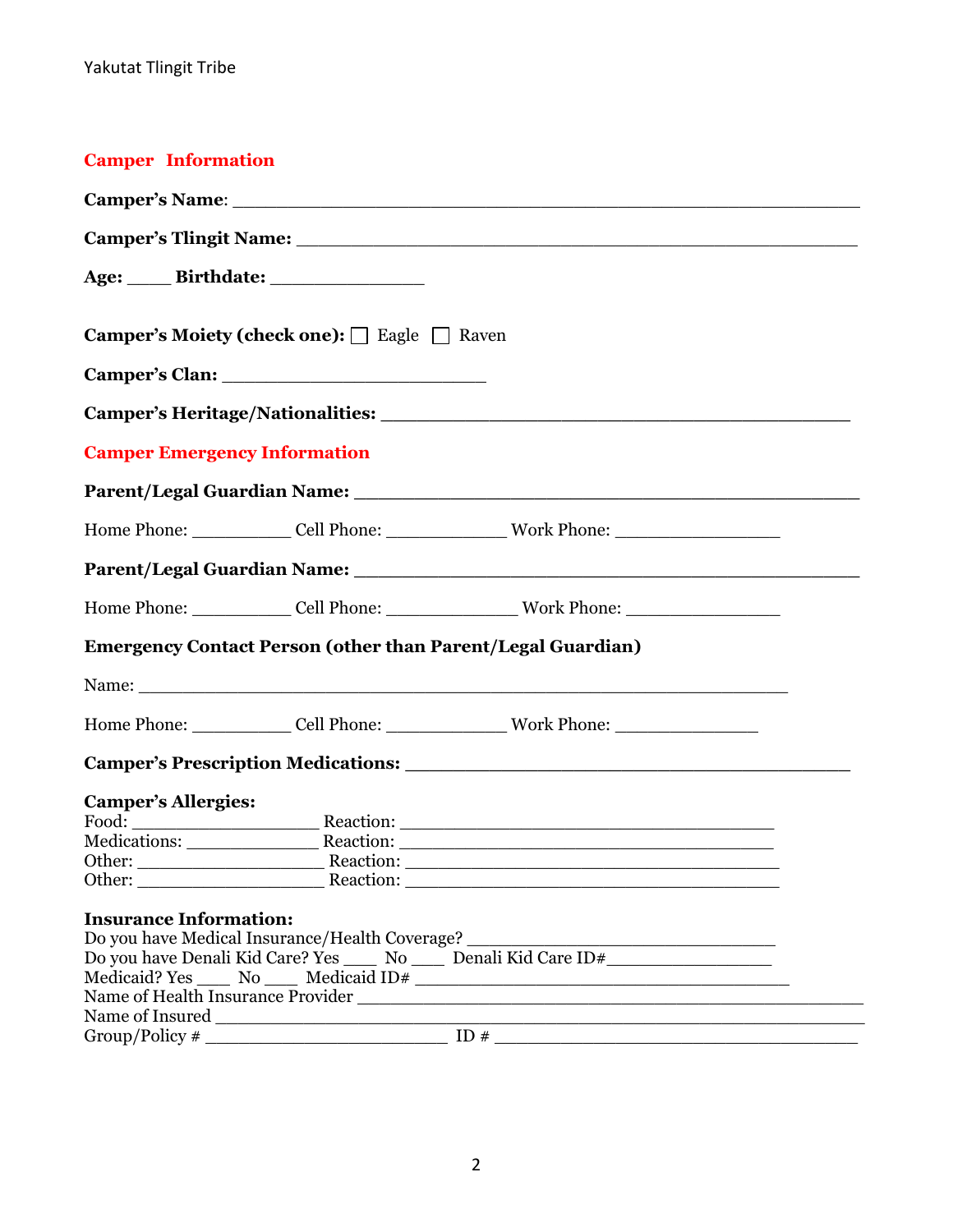### **Camper Contract**

Please read through this list of rules with your parent or legal guardian. Please initial in the given space to indicate that you have read and understand each rule. Sign at the bottom.

**\_\_\_\_\_\_ I agree to respect myself, the environment, and property of others.** 

**\_\_\_\_\_\_ I agree to respect the adult leaders and other participants of Culture Camp.**

**\_\_\_\_\_\_ I understand that all socializing with the opposite gender will take place in the public areas of camp. No visiting will be permitted in the sleeping cabins of the opposite gender.**

**\_\_\_\_\_\_ I will be on time for and fully participate in all activities and chores. Noncompliance may result in my dismissal from camp at my parent's expense.**

**\_\_\_\_\_\_ I agree to not leave an event or activity, unless my adult leader grants permission.**

I agree to be open to building new relationships with my peers as well as adult **leaders, instructors and volunteers.** 

**\_\_\_\_\_\_ I will refrain from fighting or any other actions that may cause bodily, emotional or physical harm to others.** 

**\_\_\_\_\_\_ I will refrain from any sexual misconduct of any sort.** 

**\_\_\_\_\_\_ I will refrain from any sort of bodily altercations including but not limited to piercings and tattoos.**

**\_\_\_\_\_\_ I understand that electronics, including cell phones, are prohibited at Culture Camp unless you are designated to document Culture Camp. Cell phones will be available with Counselors for Emergency use only.**

**\_\_\_\_\_\_ I understand that any inappropriate behavior and language will not be tolerated. \_\_\_\_\_\_ I agree to obey all camp boundaries and other safety rules as instructed by Culture Camp Staff, volunteers and Elders.**

**\_\_\_\_\_\_ I will be responsible for all consequences of my behavior.**

**\_\_\_\_\_\_ I agree that Yakutat Tlingit Tribe, JOM, volunteers and employees thereof, will not be held liable for any damage(s) that may occur to electronics and personal items that campers have brought with them.**

**\_\_\_\_\_\_ I understand that foul language, drugs, alcohol, tobacco, fireworks, matches, cigarette lighters, knives, firearms, ammunition and explosive materials or items that would endanger people, pets, wildlife, or property are not only illegal for me to be in possession of but are all considered contraband items. If I am found in possession of any of these sorts of items, my parent/legal guardians and Yakutat Police Department may be notified, I could be immediately dismissed from Culture Camp.**

**\_\_\_\_\_\_ I understand that dismissal from this Culture Camp for breaking any portion of this agreement could affect my chances of attending future Culture Camps hosted by the Cultural Heritage Department.**

**I understand the stated rules and reviewed them with my parent/guardian:** Camper Signature: <u>Date:</u> **Example Signature**: **Example Signature**: **Example Signature**: **Example Signature**: **Example Signature**: **Example Signature**: **Example Signature**: **Example Signature**: **Example Signature**: **Exampl** 

#### **I understand the stated rules and reviewed them with my child:**

| Parent/Legal Guardian Signature: | Date: |  |
|----------------------------------|-------|--|
|                                  |       |  |

Parent/Legal Guardian Signature: \_\_\_\_\_\_\_\_\_\_\_\_\_\_\_\_\_\_\_\_\_\_\_\_\_ Date: \_\_\_\_\_\_\_\_\_\_\_\_\_\_\_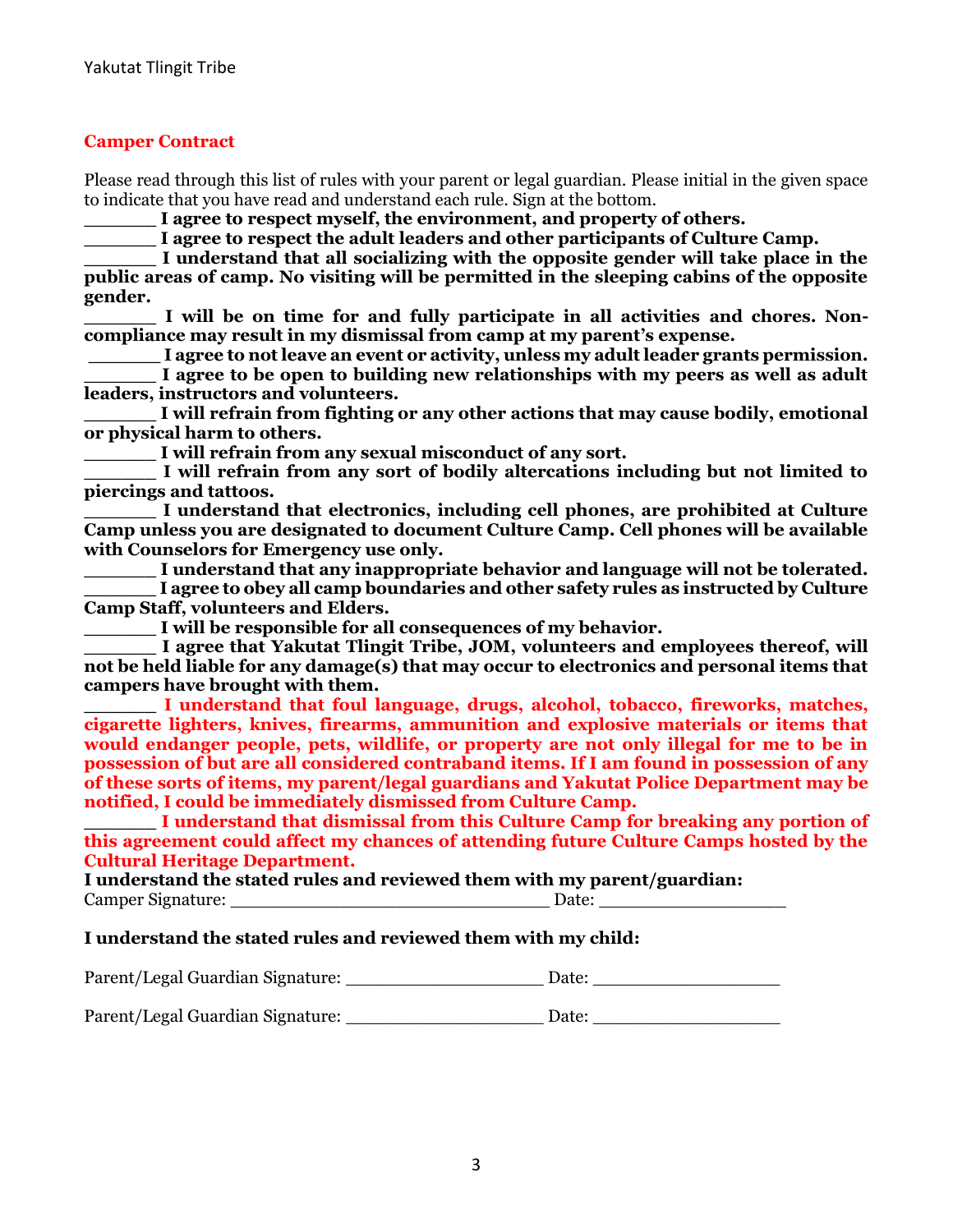606 Forest Hwy. 10 \* P.O. Box 418 \* Yakutat, Alaska 99689 Phone (907) 784-3238 \* Fax (907) 784-3595 \* www.ytttribe.org

# **Things you must have:**

- 
- 
- 
- Warm jacket Raingear if necessary Water bottle
	-
- Appropriate swimwear Towel for swimming clothing
- 
- Appropriate footwear Insect repellant Warm & cool weather

#### **Items not allowed:**

- 
- 
- 
- 
- Electronics Food or snacks Ammunition
	-
- Tobacco Explosive materials Drugs
	-
- 
- Alcohol Matches or lighters Weapons & firearms
	-
- Fireworks Knives Prescription drugs that are not yours

**Yakutat Tlingit Tribe, JOM, volunteers and employees thereof, will not be held liable for any damage that may occur to items that campers have brought with them.**

4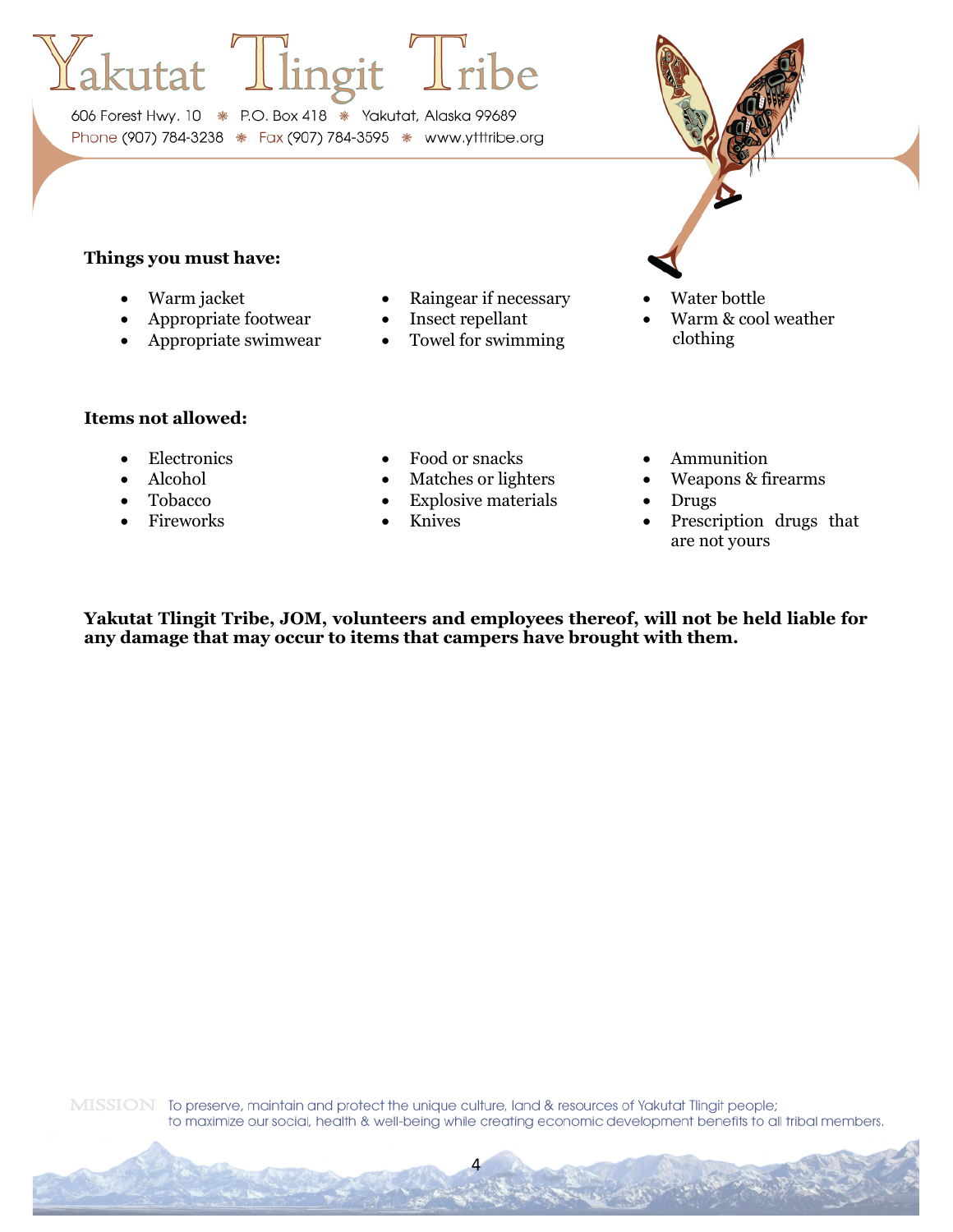#### **Permission for Medical Care and Release of Liability**

I, \_\_\_\_\_\_\_\_\_\_\_\_\_\_\_\_\_\_\_\_\_\_\_\_\_\_\_\_\_\_\_\_\_, the undersigned Parent/Legal Guardian to \_\_\_\_\_\_\_\_\_\_\_\_\_\_\_\_\_\_\_\_\_\_\_\_\_\_\_\_\_\_\_\_\_, agree to his/her participation in the Yakutat Tlingit Tribe's Culture Camp program. I understand my child will be chaperoned by the Culture Camp employees, by designated chaperones, and/or by the JOM Director.

I do hereby hold harmless the sponsoring agencies, their officials, divisions, and agents against any and all liability, damage, loss, claims or demands which arise out of or are in anyway connected with my child participating in Culture Camp activities.

I do hereby authorize staff of Yakutat Tlingit Tribe to consent to emergency medical treatment as necessary for the health and safety of my child,  $\qquad \qquad$   $\qquad \qquad$  I further agree that no official or volunteer will be held responsible for injuries or damage arising from the provisions of any such emergency treatment.

I do hereby agree to indemnify and hold harmless the sponsoring agencies, their officials, divisions and agents from any and all liability, damage, loss, claims, or demands and actions in any nature Whatsoever, including attorney fees, which arise out of or are in any way connected with the provision of such medical services.

I understand that Yakutat Tlingit Tribe, JOM, employees and volunteers do not provide medical insurance, which would cover a camper's injuries or actions. It will be my/our responsibility as parents or legal guardians to provide payment for such expenses should they incur, including emergency transportation costs. I am aware of the hazards associated with participation in this activity.

In the event of **accident or sickness** we/I authorize any employee of Yakutat Tlingit Tribe for our son/daughter/ward **to select the appropriate medical facility and physician(s)/dentist(s) to provide treatment**;

We/I further **consent to any medical or surgical treatment by a licensed physician, surgeon or dentist,** which might be required by our son/daughter/ward for any emergency situation. We do request that we be notified as soon as possible, but emergency treatment need not be delayed providing such a notice.

In the case of **elective surgery**, we/I request that **we/I be notified prior** to such arrangements.

Camper:

| Print<br>Parent/Legal Guardian: | Signature | Date |
|---------------------------------|-----------|------|
| Print<br>Parent/Legal Guardian: | Signature | Date |
| Print                           | Signature | Date |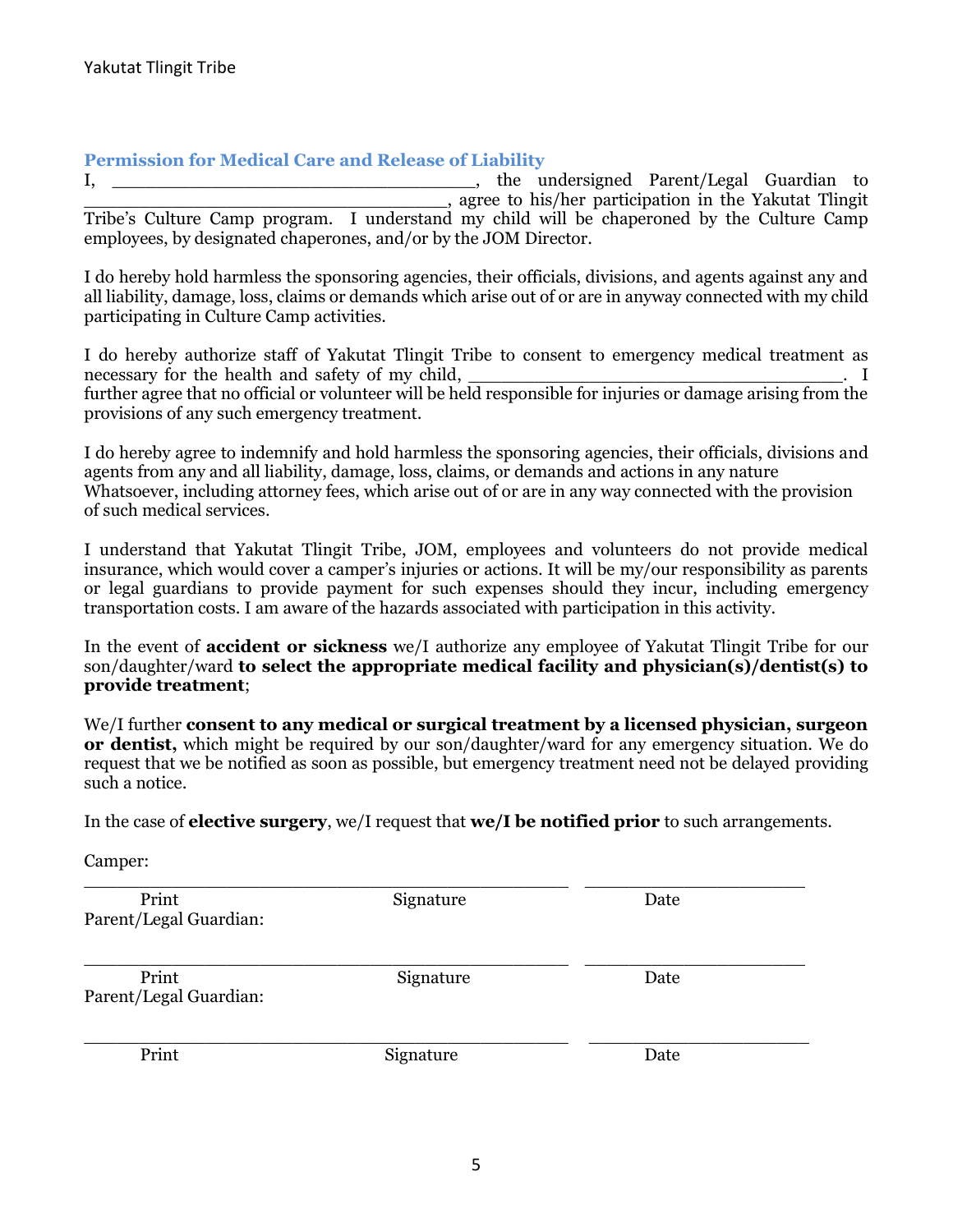### **Camper Media Release**

**For and in consideration of the opportunity and privilege of appearing in or participating in one or more video recordings, soundtracks, films, photographs, written articles, internet or recordings, social media, I hereby consent to the use and editing thereof and release the Yakutat Tlingit Tribe, JOM and employees of these entities from any and all claims resulting from such use, sale, editing and release to newspapers, magazines, television stations/channels and social media.**

**Date: \_\_\_\_\_\_\_\_\_\_\_\_\_\_\_\_\_\_\_**

(Printed name of Participant) (Signature of Participant)

**\_\_\_\_\_\_\_\_\_\_\_\_\_\_\_\_\_\_\_\_\_\_\_\_\_\_\_ \_\_\_\_\_\_\_\_\_\_\_\_\_\_\_\_\_\_\_\_\_\_\_\_\_\_\_\_\_\_\_\_**

**\_\_\_\_\_\_\_\_\_\_\_\_\_\_\_\_\_\_\_\_\_\_\_\_\_\_\_\_\_\_ \_\_\_\_\_\_\_\_\_\_\_\_\_\_\_\_\_\_\_\_\_\_\_\_\_\_\_\_\_\_\_\_**  (Printed name of Parent/Legal Guardian) (Signature of Parent/Legal Guardian)

The above consent and release are hereby ratified and approved.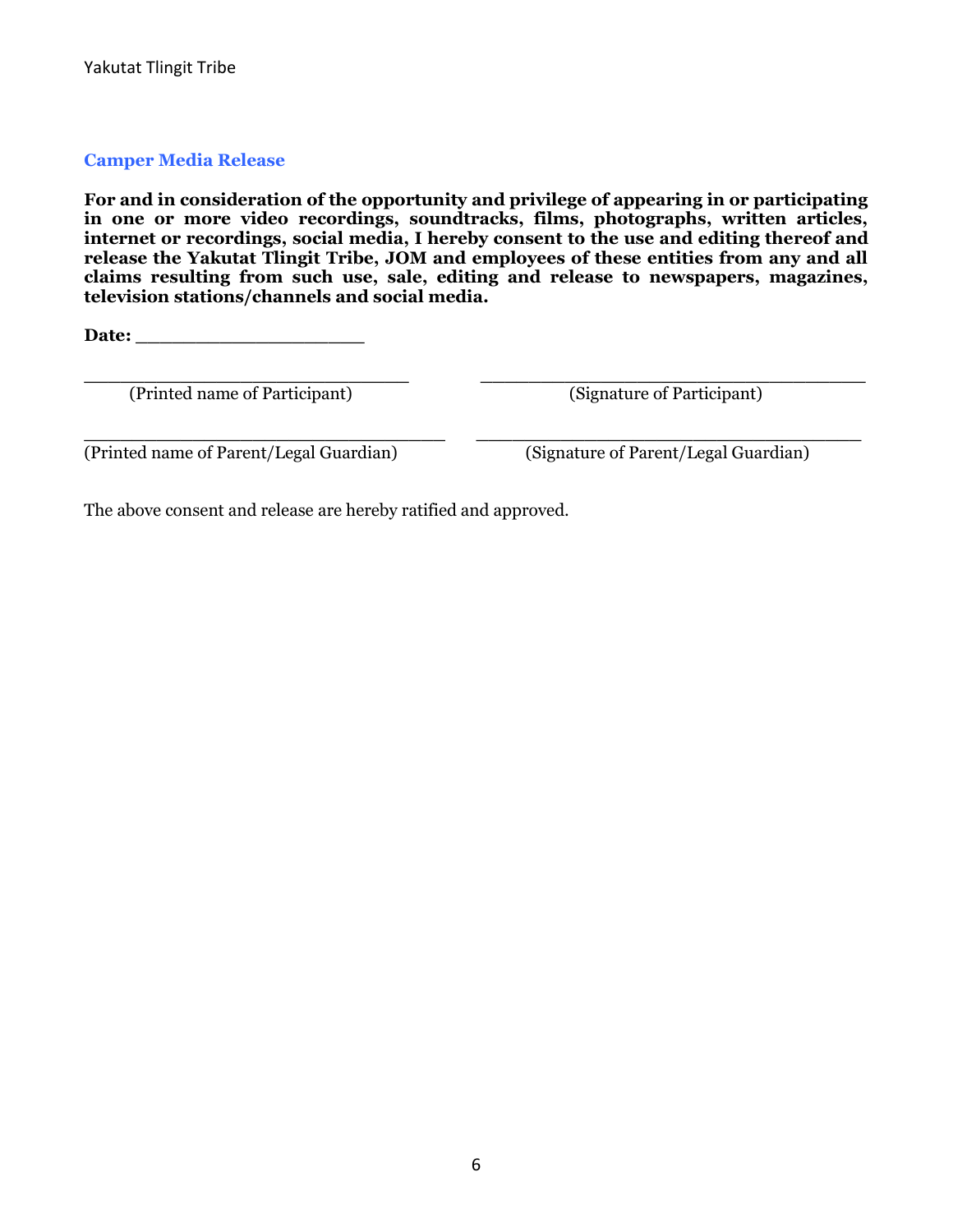## **PARTICIPANT RISK ACKNOWLEDGMENT, ACCEPTANCE AND RELEASE**

You may participate in activities where risk may be greater than what you normally encounter in your day-to-day routine. While at Situk River, you may experience problems associated with rural coastal Alaska living including extreme weather conditions and wildlife. For your own personal safety and wellbeing as a participant in the Yakutat Tlingit Tribe's Culture Camp you need to plan ahead to make sure your experience is safe. During your orientation, staff and volunteers will discuss with you, basic rules of safety to abide by during your stay at Culture Camp. Following these instructions, you must exercise common sense and personal awareness to reduce the element of risk and injury to yourself and others. However, it will be impossible for Yakutat Tlingit Tribe to eliminate all hazards or to guarantee your safety against all risks. You must take personal responsibility for your own safety and the safety of others participating in the program. Act reasonably, prudently, and exercise common sense and good judgment throughout your experience with Culture Camp. To emphasize the importance of this, you and your parents or legal guardian must read and return the following acknowledgement of risks and release.

#### **1. Acknowledgement of risk**

I agree that the risks associated with Culture Camp are as follows:

Although the Yakutat Tlingit Tribe, it's contractor(s) or subcontractors and its staff and program representatives have taken reasonable steps to inform me that the activities offered through Culture Camp include risks, including risks, which are inherent and cannot be eliminated without destroying their unique character. These inherent risks can be causes for the loss or damage of my personal belongings, accidental injury, illness, or in extreme cases, permanent trauma or death. The following describes some but not all of those risks.

#### **2. Description of Activities and Inherent Risks**

As a participant in Culture Camp, you will be at Situk River in Yakutat, Alaska and will be transported to and from in a shuttle provided by the Yakutat Tlingit Tribe. During your stay at Culture Camp, you may participate in, observe or be exposed to a variety of activities, indoor and outdoor, such as: canoeing, boating, swimming, running, berry picking, fishing, cutting fish, using pressure cookers, walking on trails and going into the woods, getting lost, and exposure to wildlife, and natural disasters such as earthquakes, tsunamis or forest fires.

You may travel outside of the boundaries of Culture Camp for activities that have been planned. The following are some but not all of the inherent risks which may be encountered: animal encounters, risks of cold or heat injury, insect or other animal bites, encountering poisonous plant life, losing balance on wet, frozen or uneven surfaces. The risks of the activities may include but are not limited to drowning, fractures or broken bones, torn muscles and/or ligaments, sprains, strains, sunburn, windburn, cuts and internal and external injuries with bleeding.

#### **3. Acknowledgement of Risk and Release**

I am aware that the activities associated with Culture Camp entail risk of injury or death to any participant. I acknowledge that Yakutat Tlingit Tribe recommends that I never wander off alone. Going outside of the boundaries of Culture Camp, especially during evening activities, may present additional danger to my safety and well-being. I have read the description of risk activities contained in this statement and I understand the description of these inherent risks is not complete and that other unknown or unanticipated inherent risks may result in injury or death.

I agree to assume and accept full responsibility for the inherent and unanticipated risks identified herein and those inherent risks not specifically identified. My participation in this activity is purely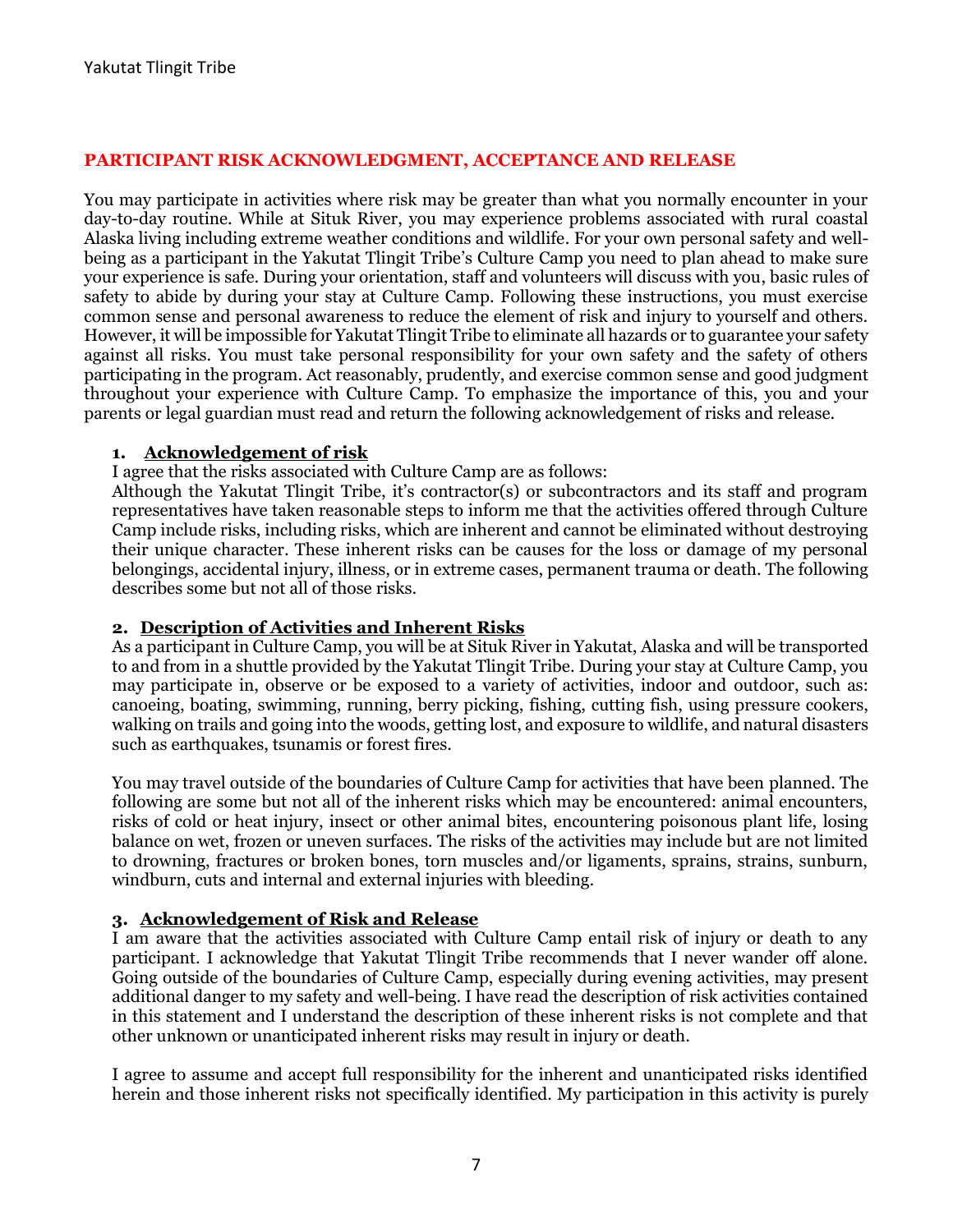voluntary, and I elect to participate in spite of and with full knowledge or the inherent risks. I acknowledge that engaging in this activity may require a degree of skill and knowledge different from other activities that I have participated in the past. I represent that I am in good shape and have met the criteria for participation in this activity and that I have signed the medical release form. I certify that I am fully capable of participating in the activities.

Therefore, I assume and accept full responsibility for myself, for bodily injury, death, or loss of personal property and expenses as a result of those inherent risks and dangers identified herein and those inherent risks and dangers not specifically identified, and as a result of my negligence in participating in this activity. I have carefully read and clearly understand and accept the terms and conditions stated herein and acknowledge that this agreement may be effective and binding upon myself, my heirs, assigns, personal representative and estate, and for all members of my family, including minor children.

By entering this Agreement, I release the Yakutat Tlingit Tribe, and it's employees, board of directors, contractors and volunteers, from all liability for any loss or injury, of whatever kind or nature, may arise from the risks disclosed and acknowledged in this release, including liability arising out of the releases of parties' negligence.

| <b>Printed Name of Student</b>        | <b>Signature of Student</b>  | Date |
|---------------------------------------|------------------------------|------|
|                                       |                              |      |
|                                       |                              |      |
| Printed Name of Parent/Legal Guardian | Signature of Parent/Guardian | Date |
| Printed name of Parent/Legal Guardian | Signature of Parent/Guardian | Date |
|                                       |                              |      |